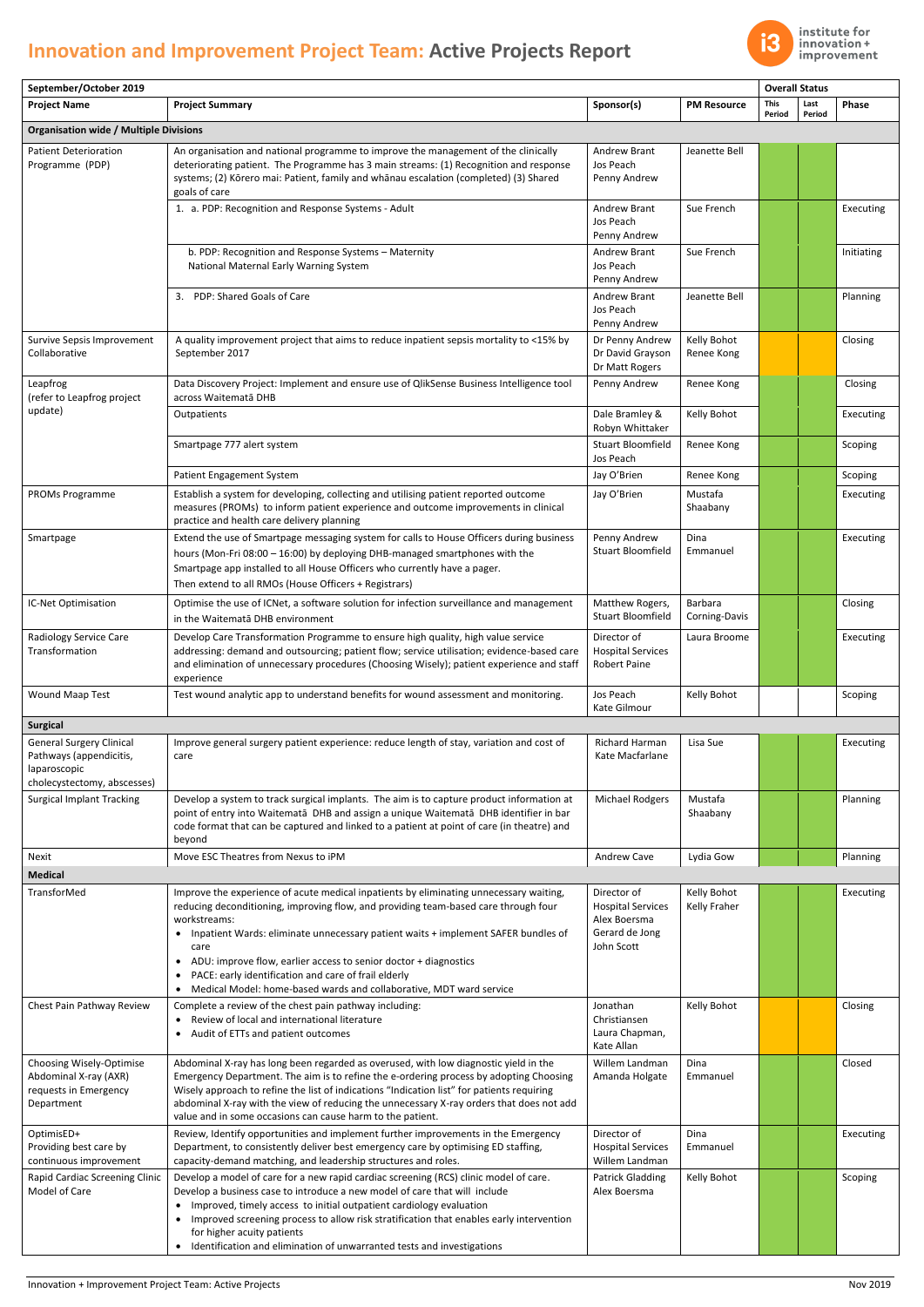| <b>Endoscopy Service Care</b><br>Transformation                                       | Undertake a review of international models of care for endoscopy services                                                                                                                                                                                                                                                                                                                                                                                                                             | Director of<br><b>Hospital Services</b><br>Robert Paine | Delwyn<br>Armstrong<br>Penny Andrew                     | Planning                                                    |
|---------------------------------------------------------------------------------------|-------------------------------------------------------------------------------------------------------------------------------------------------------------------------------------------------------------------------------------------------------------------------------------------------------------------------------------------------------------------------------------------------------------------------------------------------------------------------------------------------------|---------------------------------------------------------|---------------------------------------------------------|-------------------------------------------------------------|
| <b>Cardiology Outpatient</b><br><b>Triaging and Grading</b>                           | Review and improve the process for triaging cardiology outpatient referrals to the<br>Cardiology Service to ensure more timely access to the service, appropriate prioritisation,<br>and identification of patients who require specialist assessment                                                                                                                                                                                                                                                 | <b>Tony Scott</b><br>Alex Boersma<br>Linda Flay         | Kelly Bohot                                             | Initiating                                                  |
| <b>Renal Medicine Service</b><br>Improvement                                          | QI specialist to support/review programme of quality work in the renal service. Provide<br>strategic oversight/focus, as well as guidance on resources for key individual projects.                                                                                                                                                                                                                                                                                                                   | Andrew Salmon                                           | <b>Kelly Fraher</b>                                     | Planning                                                    |
| <b>Child Woman and Family</b>                                                         |                                                                                                                                                                                                                                                                                                                                                                                                                                                                                                       |                                                         |                                                         |                                                             |
| <b>Urogynaecology Service</b>                                                         | Develop a local service for women requiring management of urogynaecological conditions;<br>Stress Urinary Incontinence (SUI) and Pelvic Organ Prolapse (POP) and management of<br>complications associated with previously implanted surgical mesh as a treatment type.<br>Development of a business case will include care for women in Waitemata and the<br>Northern Regions with SUI or POP, and those affected by complications secondary to<br>treatment of these conditions where mesh was used | Jonathan<br>Christiansen                                | Sue French                                              | Planning                                                    |
| <b>Maternity Nurse Call</b><br>Evaluation                                             | Undertake an evaluation of the trial of the use of cell phones for patients in the maternity<br>ward at NSH as a nurse call system.<br>The evaluation will help inform a decision whether or not to implement at NSH and WTH                                                                                                                                                                                                                                                                          | Sam Davenport                                           | Kelly Bohot                                             | Executing                                                   |
| <b>Mental Health and Addiction Services</b>                                           |                                                                                                                                                                                                                                                                                                                                                                                                                                                                                                       |                                                         |                                                         |                                                             |
| <b>Mental Health and Addiction</b><br>(MHA) National Quality<br>Improvement Programme | Support the development and delivery of the national MHA quality improvement<br>programme, Whakapai i ngā mahi hauora hinengaro waranga hoki, at Waitematā DHB.<br>The programme aims to improve the quality and safety of mental health and addiction<br>services and the experience of care for consumers                                                                                                                                                                                           | Susanna Galea                                           | <b>Barbara</b><br>Corning-Davis                         | Phase 1:<br>Executing<br>Phase 2:<br>Planning<br>next phase |
| <b>Acute Mental Health Services</b><br><b>Quality Improvement</b><br>Programme        | Support the development of a quality improvement programme for the acute mental<br>inpatient units and related community services in response to client incidents (deaths in<br>inpatient units and community)                                                                                                                                                                                                                                                                                        | Susanna Galea<br>Pam Lightbown                          | Laura Broome<br>Barbara<br>Corning-Davis<br>Jay O'Brien | Phase 1:<br>planning                                        |
| Community                                                                             |                                                                                                                                                                                                                                                                                                                                                                                                                                                                                                       |                                                         |                                                         |                                                             |
| Safety in Practice Programme                                                          | Waitemata DHB's Safety in Practice (SiP) Programme aims to promote a safety and<br>improvement culture within community teams including general practice (GP), pharmacy<br>and urgent care teams, within the Auckland region. The programme is adapted from the<br>Scottish Patient Safety Programme in Primary Care. The i3 provides quality improvement<br>and project management support to the programme.                                                                                         | Tim Wood<br><b>Stuart Jenkins</b>                       | Sue French                                              | Executing                                                   |
| <b>Ear Nurse Service Process</b><br>Improvement                                       | Improve Ear nursing service (ENS) by identifying the required nursing FTE to maintain a<br>sustainable workforce. Define and implement more efficient streamlined processes and<br>clear parameters to enhance patient outcomes.                                                                                                                                                                                                                                                                      | Marianne<br>Cameron<br>Michele Kooiman                  | <b>Dina</b><br>Emmanuel                                 | Executing                                                   |
| <b>District Nursing Service</b><br>Review                                             | Review and work to improve DN service across West, North and Rodney.                                                                                                                                                                                                                                                                                                                                                                                                                                  | Jos Peach<br><b>Brian Millen</b>                        | Lydia Gow<br>Kelly Bohot                                | Executing                                                   |

| <b>Other Work In Progress</b> | <b>Overview</b>                                       | <b>Involvement</b>                                                                                                                                                          | Sponsor(s)                                                                               | <b>PM Resource</b>                                                    | <b>Comment</b> |
|-------------------------------|-------------------------------------------------------|-----------------------------------------------------------------------------------------------------------------------------------------------------------------------------|------------------------------------------------------------------------------------------|-----------------------------------------------------------------------|----------------|
| <b>ECIB Design Support</b>    | Support for ECIB Programme                            | Support being provided for:<br>Spatial design of ideal ward and other spaces in<br><b>ECIB</b><br>Design of models of care including data<br>analytics and options analysis | <b>Andrew Brant</b><br>Director of<br><b>Hospital Services</b><br><b>Michael Rodgers</b> | Robyn Whittaker<br>Delwyn<br>Armstrong<br>Jay O'Brien<br>Penny Andrew | Initiating     |
| Innovation Partnership        | Develop, test and refine mobile app<br>review process | Research and develop a process including a review<br>questionnaire to screen apps based on business/<br>clinical relevance, quality, functionality + security               | Stuart Bloomfield<br>Robyn Whittaker                                                     | Kelly Bohot                                                           | Ongoing        |

| <b>Quality Improvement</b><br><b>Training</b>                         | <b>Overview</b>                                                                                                                                                                                                                                                                                                      | <b>Involvement</b>                                                                                                                                                                                                                                                                                                                       | Sponsor(s)                                                                        | <b>PM Resource</b>                           | <b>Comment</b> |
|-----------------------------------------------------------------------|----------------------------------------------------------------------------------------------------------------------------------------------------------------------------------------------------------------------------------------------------------------------------------------------------------------------|------------------------------------------------------------------------------------------------------------------------------------------------------------------------------------------------------------------------------------------------------------------------------------------------------------------------------------------|-----------------------------------------------------------------------------------|----------------------------------------------|----------------|
| Tier 2 project-based QI<br><b>Training Programme</b>                  | Teach QI skills to hospital and community<br>staff and mentor each to deliver a QI<br>project                                                                                                                                                                                                                        | Content development and delivery<br>Ongoing mentorship                                                                                                                                                                                                                                                                                   | Penny Andrew                                                                      | Barbara Corning-<br>Davis                    | Ongoing        |
| Mental Health and Addiction<br>(MHA) Quality Improvement<br>Programme | As above                                                                                                                                                                                                                                                                                                             | As above                                                                                                                                                                                                                                                                                                                                 | Susanna Galea                                                                     | Laura Broome<br>and Barbara<br>Corning-Davis | Planning       |
| Safety in Practice                                                    | As above                                                                                                                                                                                                                                                                                                             | As above                                                                                                                                                                                                                                                                                                                                 | Tim Wood<br><b>Stuart Jenkins</b><br>(ADHB/WDHB)<br>Lisa Eskildsen<br>Diana Phone | Sue French                                   | Ongoing        |
| RMO Clinical Governance<br>Training                                   | QI training involving project-based<br>learning in the workplace with QI coaching                                                                                                                                                                                                                                    | Content development and delivery                                                                                                                                                                                                                                                                                                         | <b>Andrew Brant</b><br>Penny Andrew<br>Naomi Heap<br>Ian Wallace                  | Jonathan Wallace                             | Ongoing        |
| <b>Management Foundations</b>                                         | Teach QI skills to 22 participants and<br>mentor each to deliver a QI project                                                                                                                                                                                                                                        | Content development and delivery<br>Ongoing mentorship                                                                                                                                                                                                                                                                                   | Sue Christie                                                                      | Barbara Corning-<br>Davis                    | Ongoing        |
| Waimarino Clinic QI<br>Workshop                                       | Teach QI skills to 12 participants and<br>mentor each to deliver a QI project                                                                                                                                                                                                                                        | Content development and delivery<br>Ongoing mentorship                                                                                                                                                                                                                                                                                   | Tony McGeady<br>Philippa Cope                                                     | <b>Barbara Corning-</b><br>Davis             | Ongoing        |
| Te Whanau o Waipareira                                                | Teach QI skills to 11 participants and<br>mentor each to deliver a QI project                                                                                                                                                                                                                                        | Content development and delivery<br>Ongoing mentorship                                                                                                                                                                                                                                                                                   | Penny Andrew                                                                      | Barbara Corning-<br>Davis                    | Ongoing        |
| Aged Residential Care and<br><b>Hospice Providers</b>                 | Teach QI skills to 28 participants and<br>mentor each to deliver a QI project                                                                                                                                                                                                                                        | Content development and delivery<br>Ongoing mentorship                                                                                                                                                                                                                                                                                   | Penny Andrew                                                                      | Barbara Corning-<br>Davis                    | Ongoing        |
| <b>HQSC-Sponsored Quality</b><br>Improvement Advisor<br>Training      | HQSC is sponsoring two i3 Project<br>Managers to complete the Improvement<br>Advisor (IA) Training Programme.<br>The programme involves experience<br>based learning with each IA trainee<br>working on a project during the<br>programme. HQSC's focus this year is on<br>improving QI capacity in aged residential | Two i3 Project Managers are completing the<br>programme.<br>Kelly Fraher is working with an aged residential<br>care facility and ED to explore the use of telehealth<br>Jeanette Bell is working with an aged residential<br>care facility and the DHB's pressure injury steering<br>group designing a collaborative pressure injury QI | Penny Andrew<br>Willem Landman<br>Jos Peach                                       | Kelly Fraher<br>Jeanette Bell                | Executing      |
|                                                                       | care.                                                                                                                                                                                                                                                                                                                | programme between the DHB and the facility                                                                                                                                                                                                                                                                                               |                                                                                   |                                              |                |